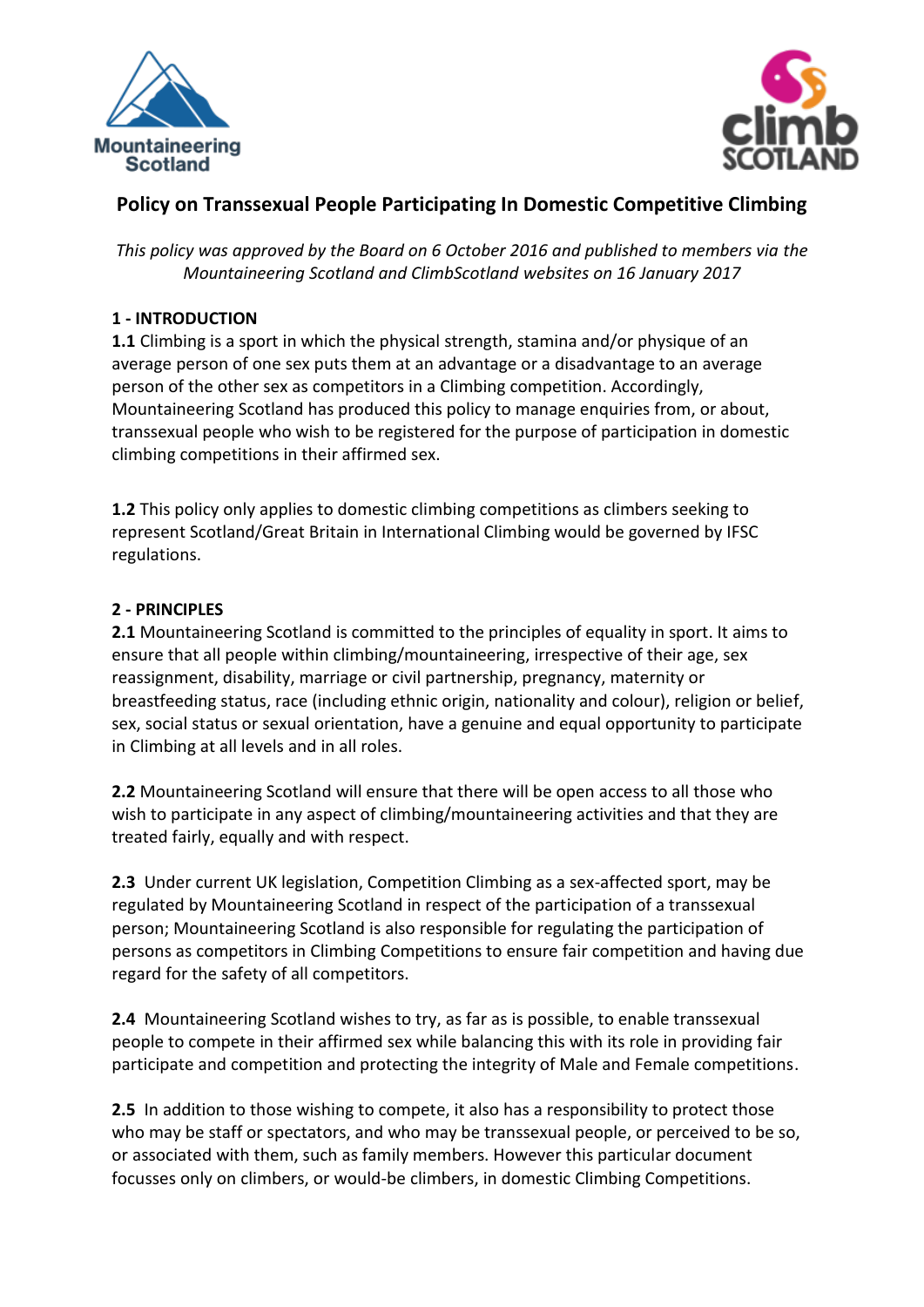#### **UNDERSTANDING THE TERMS WE USE**

**3.1** This policy uses a number of terms associated with transsexual people and climbing. We recognise that there are considerable differences in those that are used, and we have adopted the following terms.

#### Transgender person

The term transgender person or trans person are umbrella terms to cover a number of specific terms such as transsexual men, transsexual women, intersex people, androgyne and polygender people, cross-dressing and transvestite people.

### Gender reassignment

Gender reassignment is one of a number of protected characteristics defined in the Equality Act 2010 and is the process of transitioning from one sex to another. This legislation prohibits discrimination against a person who is proposing to undergo, is undergoing or has undergone a process, or part of a process, for the purpose of reassigning their sex.

#### Transsexual person

This term refers to someone with the protected characteristic of gender reassignment. We use the term transsexual man to describe a female-to-male transsexual person and transsexual woman to describe a male-to-female transsexual person. This is not the same as a cross-dresser or transvestite, nor is it the same as sexual orientation.

**3.2** The reassignment of a person's gender may include undergoing medical gender reassignment treatments. However, it is not necessary for somebody to have undergone medical treatment in order to have the characteristic of gender reassignment. A transsexual person may be proposing to undergo, be in the process of undergoing or have completed a reassignment of their sex. Gender reassignment is a personal process (that is, moving away from one's birth sex to the preferred sex), rather than a medical process.

**3.3** We use the term 'affirmed' or 'acquired gender' to describe the sex that the person has transitioned/is transitioning to as opposed to that which was assigned at birth.

### **4 - POLICY TERMS**

**4.1** This policy is effective from 13 January 2017.

**4.2** Mountaineering Scotland has adopted the following policy with regards to eligibility for the purpose of participation by male or female transsexual people in domestic competitive climbing.

**4.3** All enquiries will be passed to the Company Secretary who will notify the Registrations Department and a specialist medical group appointed by the Mountaineering Scotland. Enquiries and any supporting evidence provided will be handled sensitively and confidentially and everyone involved will understand the confidentiality obligations that are associated with handling such a matter and in line with the Data Protection Act 1998 and, where relevant, the Gender Recognition Act 2004.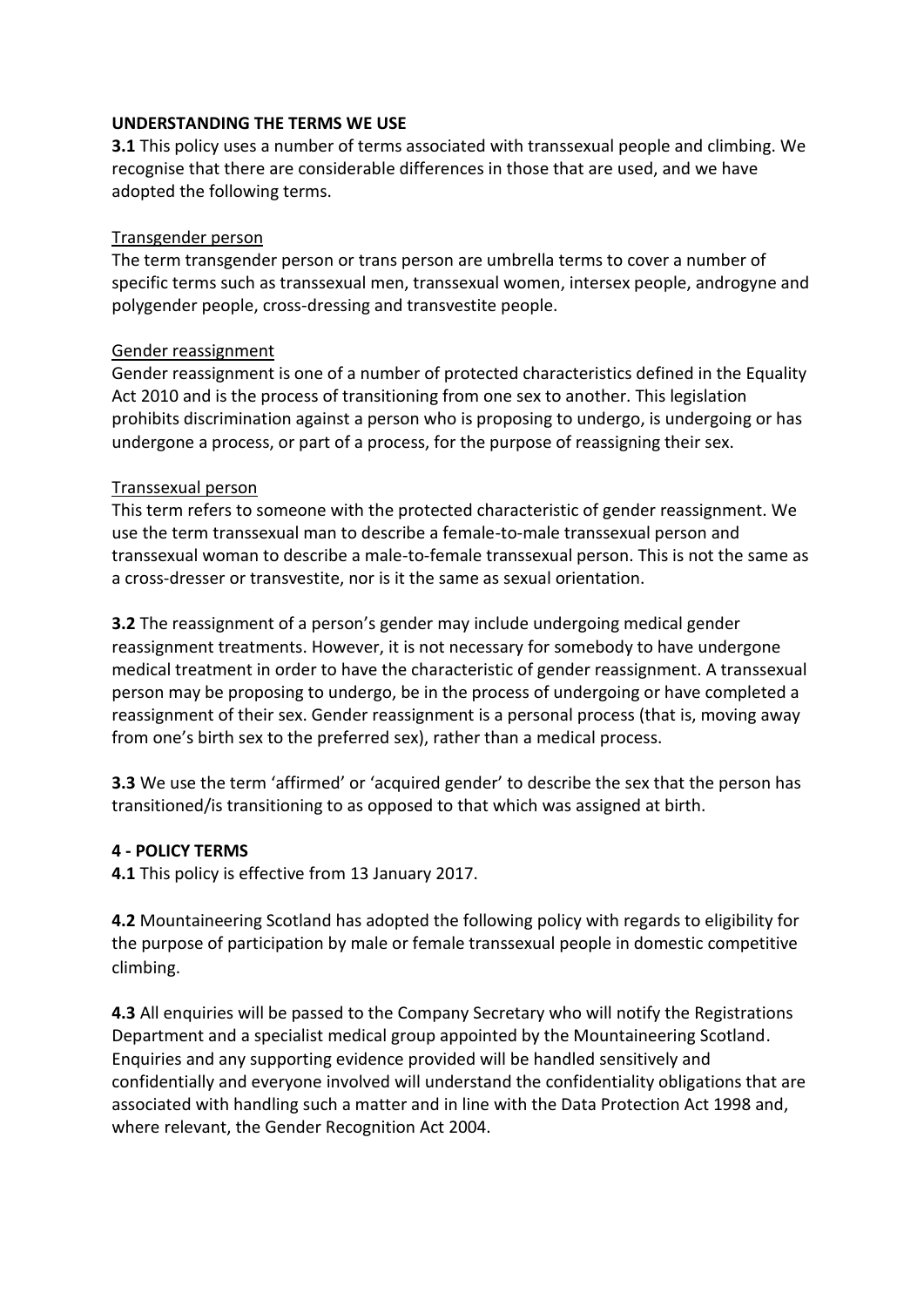**4.4** Pursuant to Article 3.7 of the Articles of Association of the Mountaineering Council of Scotland [see footnote to this policy for the text] individuals undergoing gender reassignment may be eligible for participation in competition climbing in their affirmed sex PROVIDED THAT such individuals have satisfied the requirements of this policy. The individual will be asked to permit their GP and/or Consultant to disclose sufficient information to Mountaineering Scotland (including such other information, records or other material as Mountaineering Scotland may require from time to time) to allow it to determine that the following conditions have been met:

# **Affirmed sex with reference to domestic competition run under the auspices of Mountaineering Scotland and / or ClimbScotland and in accordance with its regulations and policies:**

Transsexual male – over 16 (female-to-male transsexual person) *May compete in his affirmed sex in male domestic competition if his blood-measured testosterone level is within the range of his affirmed sex and this is confirmed annually by a suitably qualified medical representative appointed by Mountaineering Scotland* 

### **Or**

*If he has not started hormone treatment he can participate in any female domestic competition* 

### Transsexual male – under 16 and post- puberty

*May compete in any male or mixed-sex domestic competition subject to age eligibility and subject to an individual case-by-case review undertaken by Mountaineering Scotland* **Or** 

*If he has not started hormone treatment he can participate in any female domestic competition* 

# Transsexual male – pre-puberty

*May compete in any male domestic or mixed-sex competition subject to age eligibility and subject to confirmation of his stage of pubertal development*

Transsexual woman – over 16 and post- puberty (male-to-female transsexual person) *May compete in female or mixed-sex domestic competition by providing evidence that her hormone therapy has brought her blood-measured testosterone levels within the range of her affirmed sex*

# **Or**

*If she has not started hormone treatment she can participate in any male domestic competition* 

# Transsexual girl – under 16 and post- puberty

*May compete in any female domestic or mixed-sex competition subject to age eligibility and subject to an individual case-by-case review undertaken by Mountaineering Scotland*

### **Or**

*If she has not started hormone treatment she can participate in any male domestic competition*